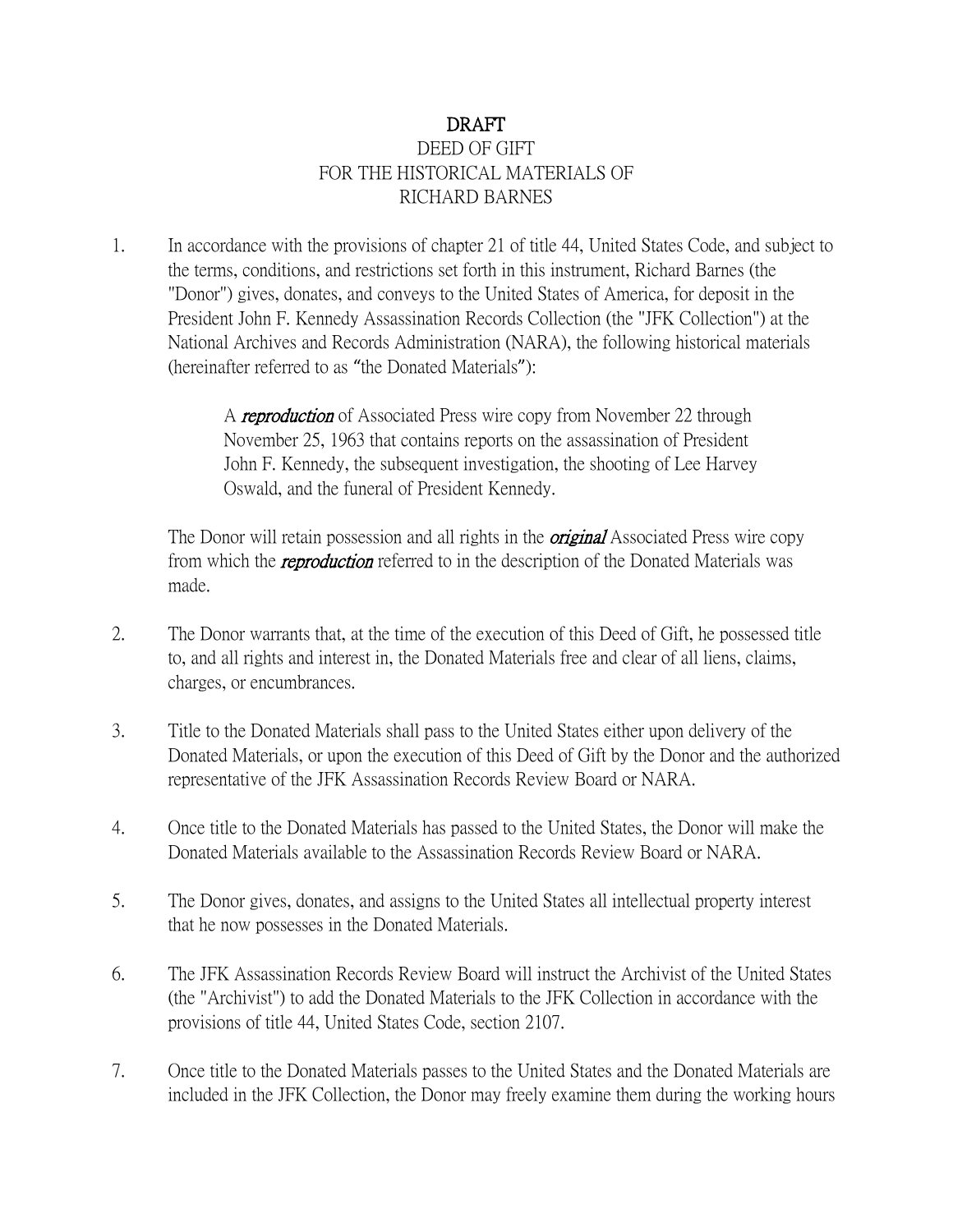of the depository at which they are being maintained.

- 8. The Donor may, upon request and from time to time, obtain reproductions of any or all of the Donated Materials. The Archivist, or his or her designee, shall determine at the time of each request whether reproductions are to be provided free of charge or, in the alternative, for a fee set in accordance with the provisions of chapter 21 of title 44, United States Code.
- 9. (a) It is the Donor's wish that the Donated Materials be made available for use by the public as soon after and to the fullest extent possible following their inclusion in the JFK Collection. For this reason, the Donor places no restrictions on the use of the Donated Materials.
	- (b) The Archivist may, subject only to restrictions placed upon him by law or regulation, provide for the preservation, arrangement, repair and rehabilitation, duplication and reproduction, description, exhibition, display, and servicing of the Donated Materials as may be needful or appropriate.
- 10. The JFK Assassination Records Review Board agrees that once it receives possession of the Donated Materials, it will promptly ship the Donated Materials to NARA for inclusion in the JFK Collection.

Richard Barnes

Date: Signed:

David G. Marwell Assassination Records Review Board

Having received the Donated Materials from the representative of the JFK Assassination Records Review Board and pursuant to my authority under 44 U.S.C.

§ 2111, I accept this gift on behalf of the United States of America, subject to the terms, conditions, and restrictions set forth above.

Date: Signed: Signed: Signed: Signed: Signed: Signed: Signed: Signed: Signed: Signed: Signed: Signed: Signed: Signed: Signed: Signed: Signed: Signed: Signed: Signed: Signed: Signed: Signed: Signed: Signed: Signed: Signed: